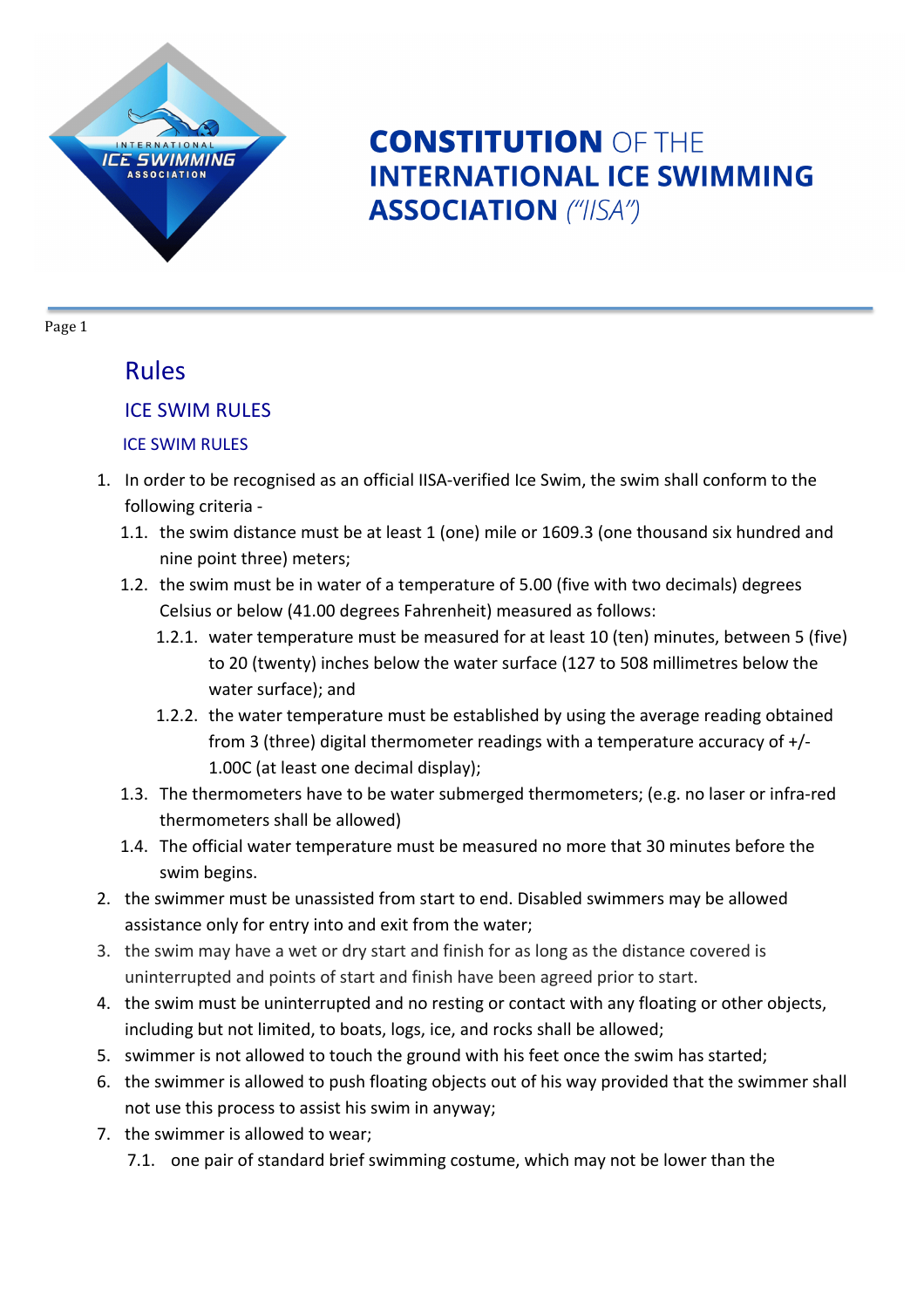

# **CONSTITUTION OF THE INTERNATIONAL ICE SWIMMING ASSOCIATION** ("IISA")

Page 2

swimmer's knees and, in the case of female swimmers, which shall not be broader than the swimmer's shoulders and not above neck line.

- 7.2. one pair of goggles;
- 7.3. and one standard silicon or latex cap only.
- 8. greasing is only allowed for chafing purposes;
- 9. ear plugs, nose clips and mouth guards are allowed;
- 10. any other accessories including but not limited to, music players and heat bags are not allowed.
- 11. No feeding is allowed during the swim.
- 12. no other swimming aids shall be allowed.
- 13. Notwithstanding anything to the contrary hereinabove, the Board reserves its right to allow swimming aids in exceptional cases of disability when and if it sees fit, provided the allowed aid does not reduce the nature and credibility of the swim as an extreme swim;
- 14. swimmers must have undertaken a complete medical examination including ECG (within three months prior to the swim);
- 15. a swim attempt may not take advantage of a known current, within reasonability.
- 16. IISA prescribes a minimum age of 16 years for participation in an Ice Swim, save that, anyone under 18 years of age shall be required to provide a comprehensive capability affidavit in water temps below 10 C and will require full parental or guardian consent in order to attempt the swim. IISA reserves its right to disallow, at its sole discretion, a youth from attempting an Ice Mile.
- 17. An Ice swim must be done in an outdoor water mass;
- 18. A water mass can be a man made pool provided that it is naturally cold (no human assistance)
- 19. if the water mass is a swimming pool no tumble turns are allowed. Only open turns, with pushing allowed. No resting on poolside, lane rope or other is allowed;
- 20. Diving is only allowed in individual attempts, not in an organized event. The swimmers may only be submerged for a maximum of 5 meters from the starting point.
- 21. The pool must be at least 25m long
- 22. Usage of Safety Buoys
	- 22.1. The use of Safety buoys will be allowed in an open water swim
	- 22.2. The Safety buoy must not be used to assist the swimmer. It is the swimmer's responsibility to ensure that he/she doesn't use the buoy for assistance during the swim.
	- 22.3. It is the observer's responsibility to qualify and verify that this was the case in each swim.